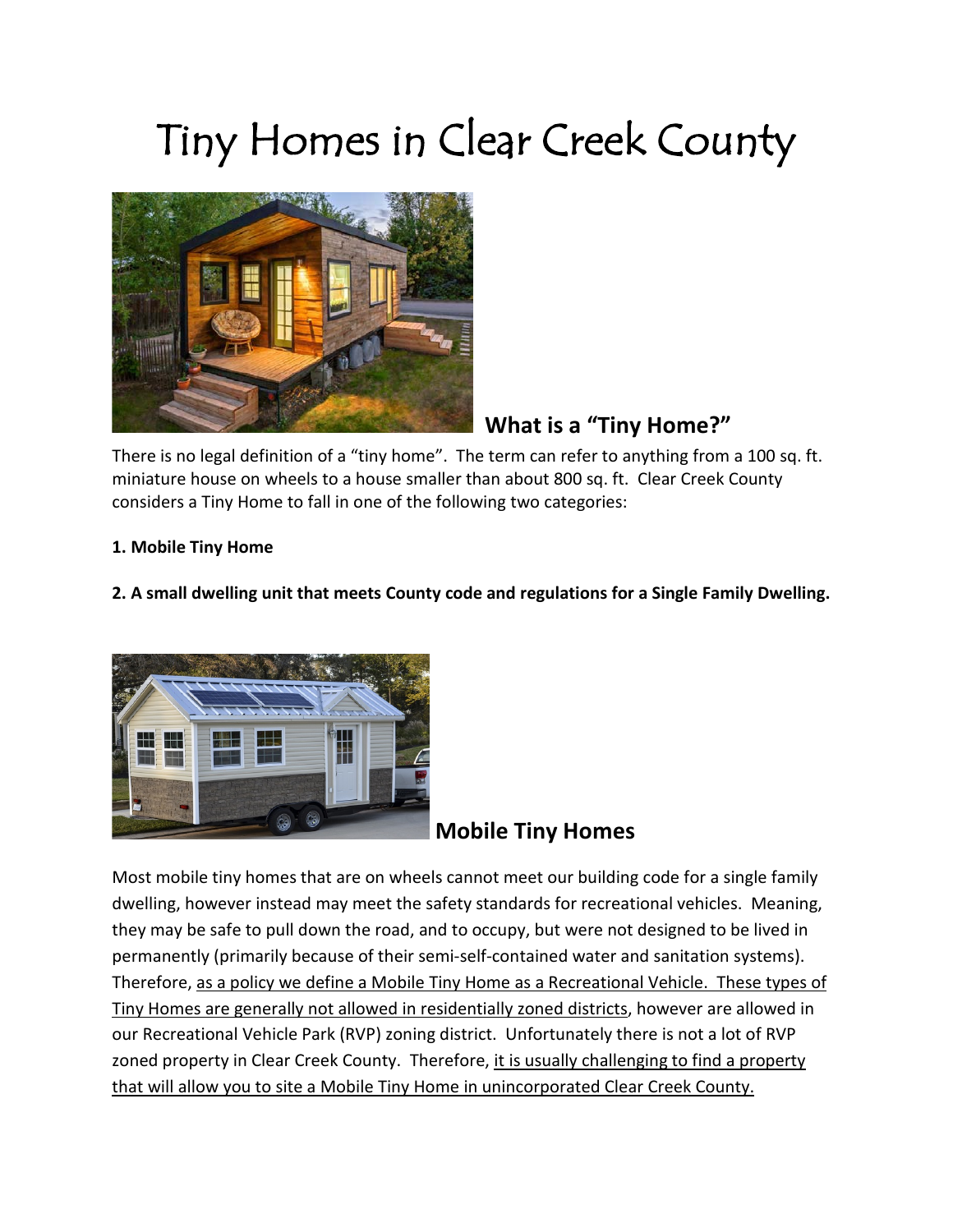

## **A small dwelling unit that meets County code and regulations for a Single Family Dwelling**

Clear Creek County has no minimum square footage requirements for single family dwellings. However, there are code requirements that obligate certain rooms to be of a certain size and height for safety reasons. However, you can build quite a small home in Clear Creek County if that is your preference. Small dwelling units that can meet all state and local department codes and regulations for a single family dwelling are allowed in any residentially zoned district in the County. However, please be aware that there is more to building a home then just the structure itself; among other things, a driveway, a water supply, and a septic system that meets County standards are part of this requirement. These infrastructure components will usually cost a bit more than they would in an urban environment.

## **Can I use a Tiny Home Temporarily?**

Mobile Tiny Homes and/or RV's are allowed in a limited fashion in residential zoning districts as a temporary use:

1. You may camp in a Mobile Tiny Home for up to 2 weeks in a 1 year period on vacant land without a permit, and up to 1 month in a 1 year period with a permit.

2. Mobile Tiny Homes are allowed as a permitted use for 'temporary living quarters' or 'construction trailers' if you have an issued building permit for a single family dwelling on the same property. The Tiny Home needs to be directly related to the facilitation and construction of a single family dwelling on the subject property. Once the single family dwelling is completed the Mobile Tiny Home can only be stored on the property and not occupied.